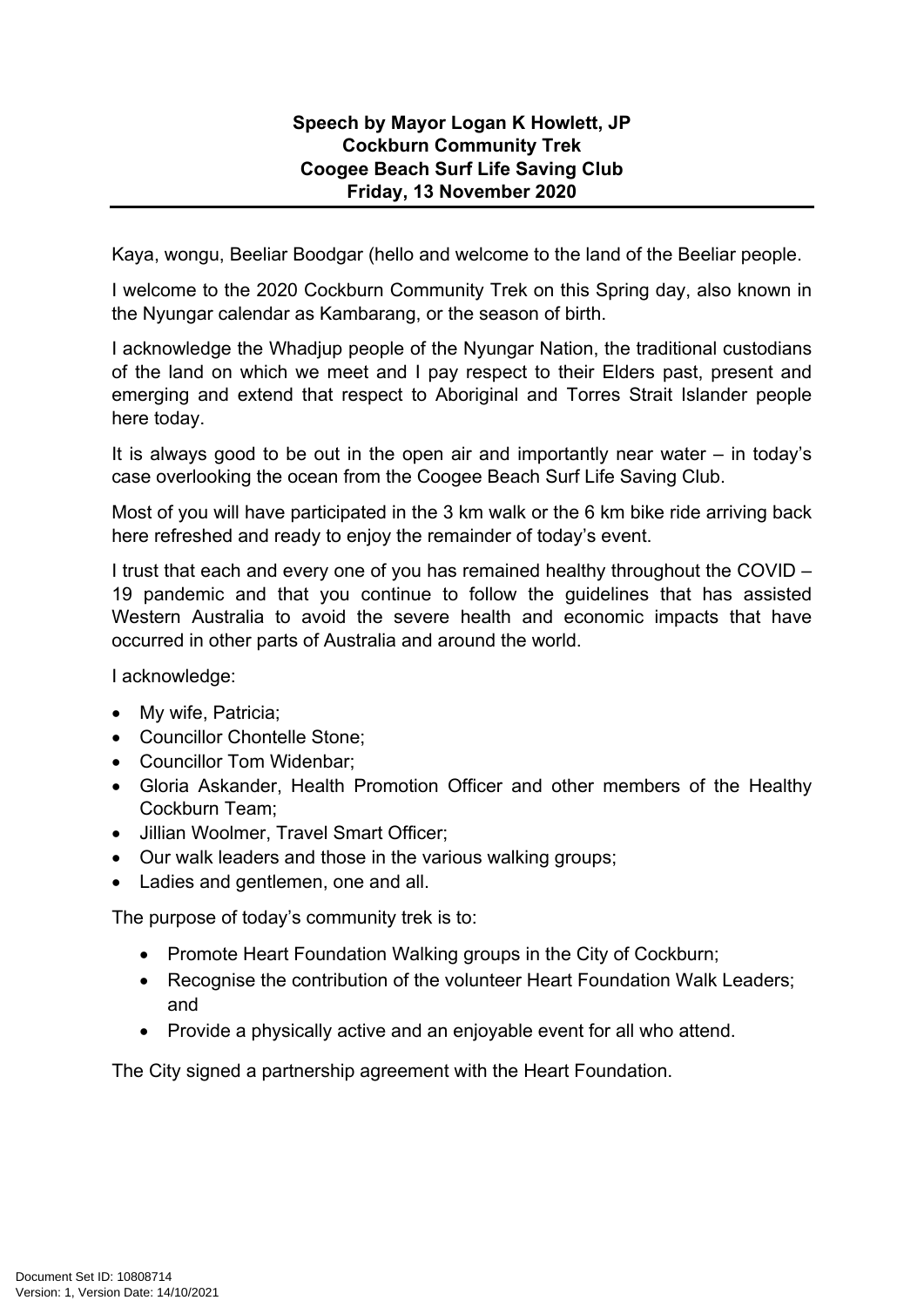The walking event has been run as the Cockburn Community Trek since 2016. The number of attendees has increased steadily from 38 at the first one to over 100 in later years.

Approximately half the attendees belong to Heart Foundation Walking groups and we thank them for their continued support.

The last 3 years we have been promoting 'Share the Space' since we have so many more people walking and riding now, we have to get people to share the space.

The City is building more and more shared paths to better connect people walking and riding to various destinations throughout the city and this is encouraging more people to walk and ride.

The Share the Space concept involves encouraging predictable and courteous behaviour and discourages distractions whilst walking, cycling and driving on our roads, shared paths, trails and footpaths.

Things you can discover and map out a route to visit:

- Murals, sculptures, statues and public artwork;
- Parks, playgrounds and drinking fountains;
- Dog exercise parks;
- Free WiFi locations;
- City owned facilities libraries, the Azelia Ley Museum etc;
- Glow in the dark Moon Path (to help you see while riding at night);
- Eco shark barrier and Coogee Maritime Trail;
- Cafes, restaurants and bars

In closing, I thank each and every person involved in organising the Cockburn Community Trek 2020, for your active participation throughout the year in the walking groups and promoting other physical activity, for the creation of friendships across the community and for setting a great example of what it means to be out and about enjoying yourself.

Stay Safe.

Thank you.